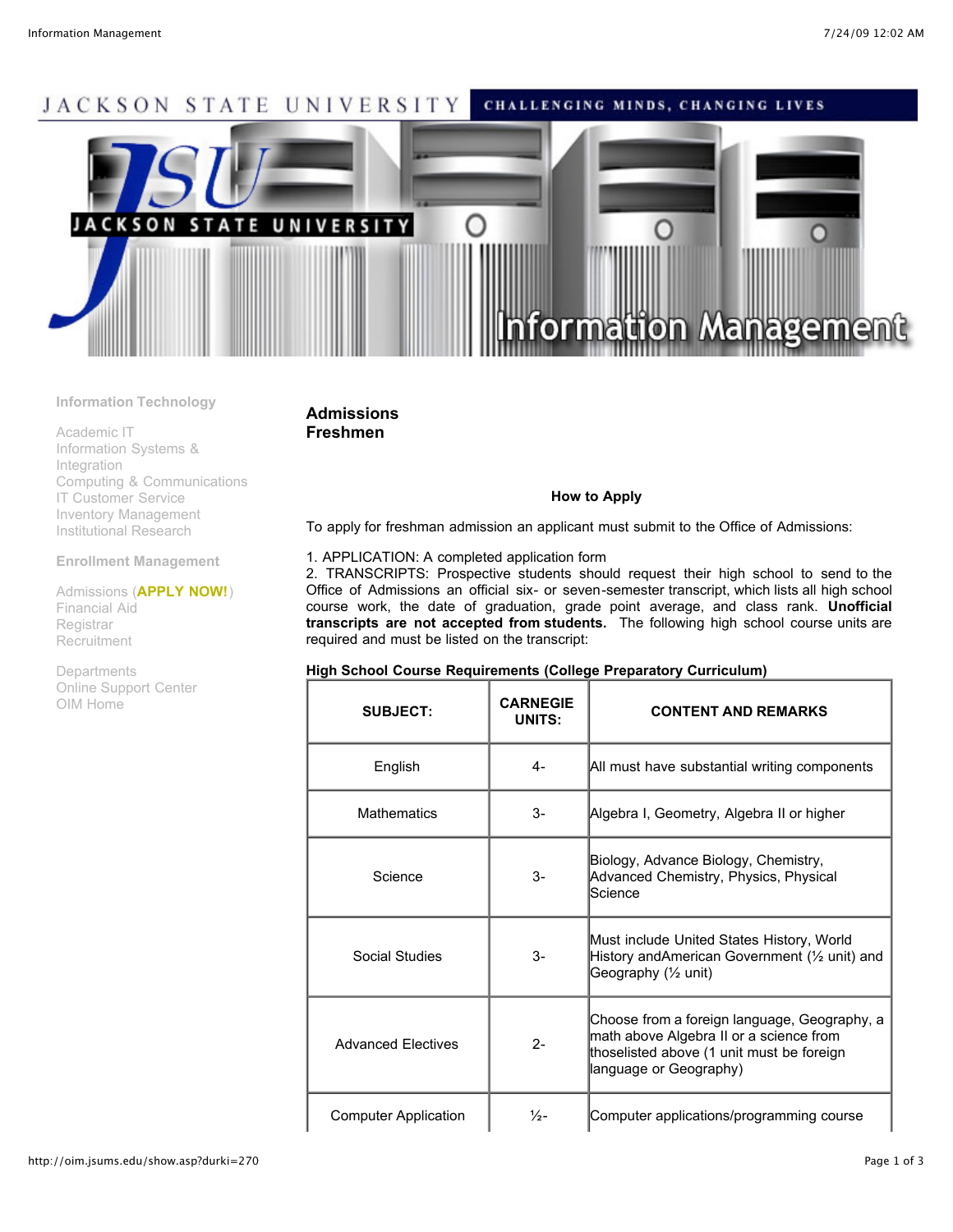3. TEST SCORES: Official ACT or SAT scores for all applicants finishing high school within the past five years are mailed to the Office of Admissions and Financial Aid directly from the ACT or SAT headquarters upon request (see addresses listed in this section). **Score reports brought by the applicant are not considered official.**

American College Testing Program

*Box 268 Iowa City, Iowa 52240 (310) 356-3711*

College Entrance Examination Board P.O. Box 592 Princeton, New Jersey 08540 (609) 921-9023

4. COMPLETE STUDENT HEALTH FORM: All students born after December 1957 must submit proof of immunization compliance for measles and rubella.

#### **When to Apply**

High school students are encouraged to apply for admission and financial aid in January of their senior year. The earlier applications are received, the earlier students will be notified of admission and financial aid decisions.

Any first time entering freshman student who meets the admission requirements and submits the necessary application for the fall semester by April  $1<sup>st</sup>$  will receive early notification of acceptance to Jackson State University. The application deadline for regular admission for all students for the fall semester is August  $1<sup>st</sup>$ .

Completed applications, test scores and transcripts should be received in the Office of Admissions and Financial Aid at least 20 days prior to the student's scheduled registration date.

#### **FRESHMAN ADMISSION REQUIREMENTS**

**Regular admission will be granted to the following:**

- **1. All students completing the College Preparatory Curriculum (CPC) with a minimum of a 3.20 high school GPA on the CPC.**
- **2. All students completing the College Preparatory Curriculum (CPC) with (a) a minimum of a 2.50 high school GPA on the CPC or a class rank in the top 50%, and (b) a score of 16 or higher on the ACT (or the SAT equivalent).**
- **3. All students completing the College Preparatory Curriculum (CPC) with (a) minimum of a 2.00 high school GPA on the CPC and (b) a score of 18 or higher on the ACT (or SAT equivalent).**
- **4. Satisfy the NCAA standards for students who are "Full Qualifiers" under Division I guidelines.**

**Students not meeting regular admission standards may still be eligible for admission.**

*If an applicant meets one of the above requirements except for the full CPC, he/she may be admitted with up to two curriculum deficiencies (but no more than one in any allowable area; and English and Mathematics are not allowed deficiencies).*

If an applicant meets one of the above requirements except for the full CPC, he/she may be admitted with up to two curriculum deficiencies (but no more than one in any allowable area; and English and Mathematics are not allowed deficiencies).

Freshman applicants who do not meet the above listed standards will be required to